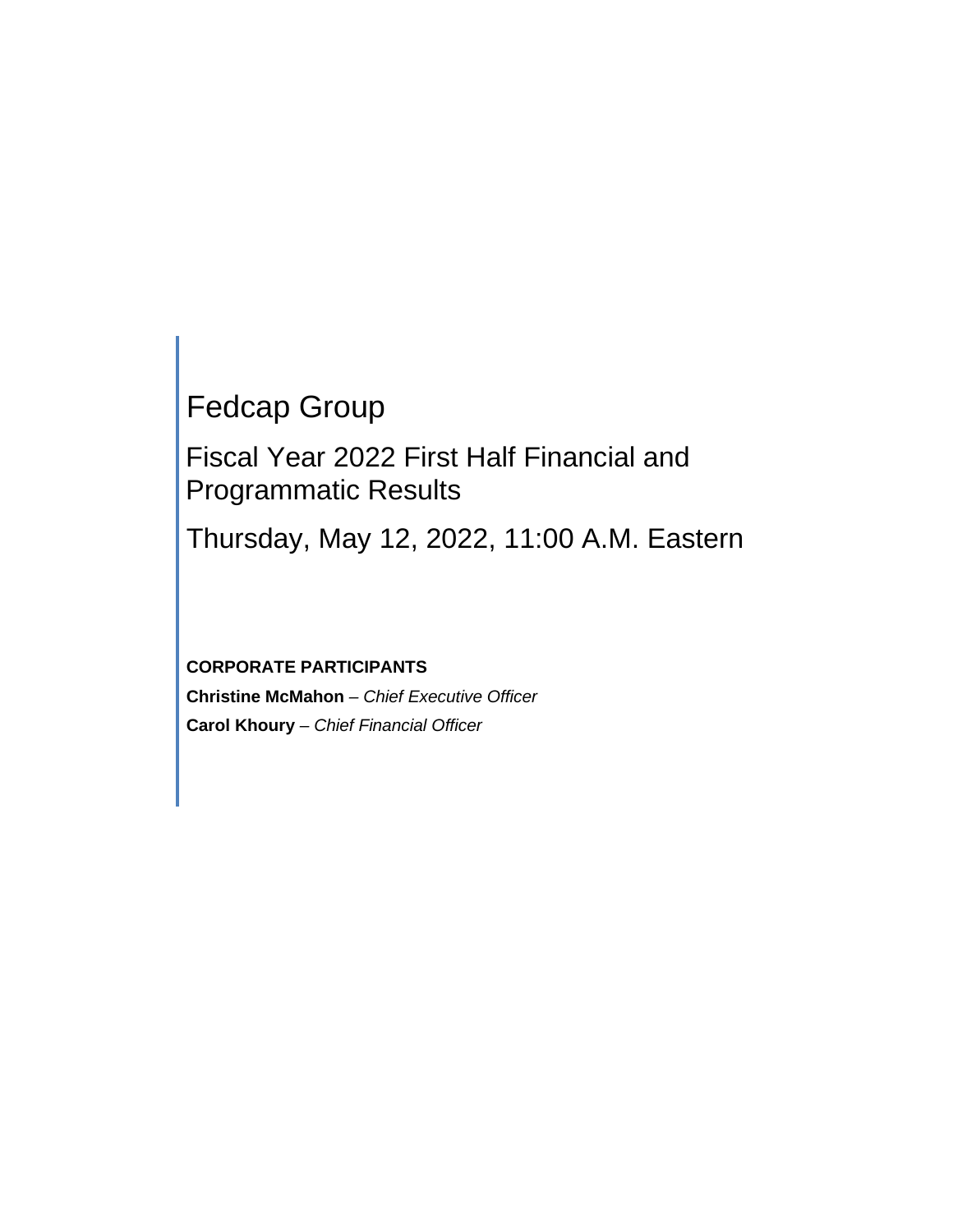#### **PRESENTATION**

#### **Operator**

Good day and welcome to the release of the Fedcap Group's Fiscal Year 2022 First Half Financial and Programmatic Results. All participants will be in listen-only mode. Should you need assistance, please signal a conference specialist by pressing the star (\*) key followed by zero (0). Please note that the slides on your screen are user controlled. You may use the arrows at the bottom of your screen to move through the presentation.

After today's presentation, there will be an opportunity to ask questions. To ask a question, you may press star (\*) then one (1), or while listening to the webcast, you may submit questions throughout the event by clicking on the words on your screen. Please note that this event is being recorded. On today's presentation, we have with us Christine McMahon, Chief Executive Officer and Carol Khoury, Chief Financial Officer.

At this time, I would like to turn the conference over to Ms. Christine McMahon. Please go ahead.

#### **Christine McMahon**

Thank you, Nick. Before we begin, I want to offer a special thanks to Advisiry Partners, our INR partners, for their ongoing work in preparing this release. Their Not-For-Profit division has guided our releases for the past seven years, and I want to thank them very much. I am joined this morning by our CFO, Carol Khoury and we both thank all of you on the line for your interest in our organization and for participating in this morning's call. For those of you following, we began releasing our financial and programmatic results in 2015. We have continued this practice twice each year, releasing at the mid-year and year-end. This is in keeping with our philosophy of "*the more you know about us, the better off we are*." We will continue to expand our transparency and governance efforts to all stakeholders. Our commitment to transparent governance structures, codes of ethics, codes of values and public reporting, such as these releases, along with our combined metrics, is long-standing.

It is also worth mentioning that we have a commitment to clear and inclusive metrics within our environment and communities, from important land and water use to clean energy, throughout our footprint. We are tracking to important environmental metrics and have begun to provide some here today. Our aim is to continue to add similar substance to our biannual reports. These targeted impacts are strengthened not just by our combined group, but by our suppliers and partners as well.

In total, the strength and dedication of our boards of directors, our staff, our donors, our government funders, and our strategic partnerships drive the many accomplishments reported in today's call.

Four areas of practice drive our work; education, workforce development, health, and economic development. We operate through 21 not-for-profit subsidiary companies across the USA, Canada and the UK, and with over 10,000 staff, strategic partner agencies, supply chain partners, and donors, we have tremendous capability across our footprint, including Ontario, Canada, UK and the 22 U.S. states where we operate. We are committed to providing responsible solutions that positively impact the lives of people with barriers to economic wellbeing and the environments where they live.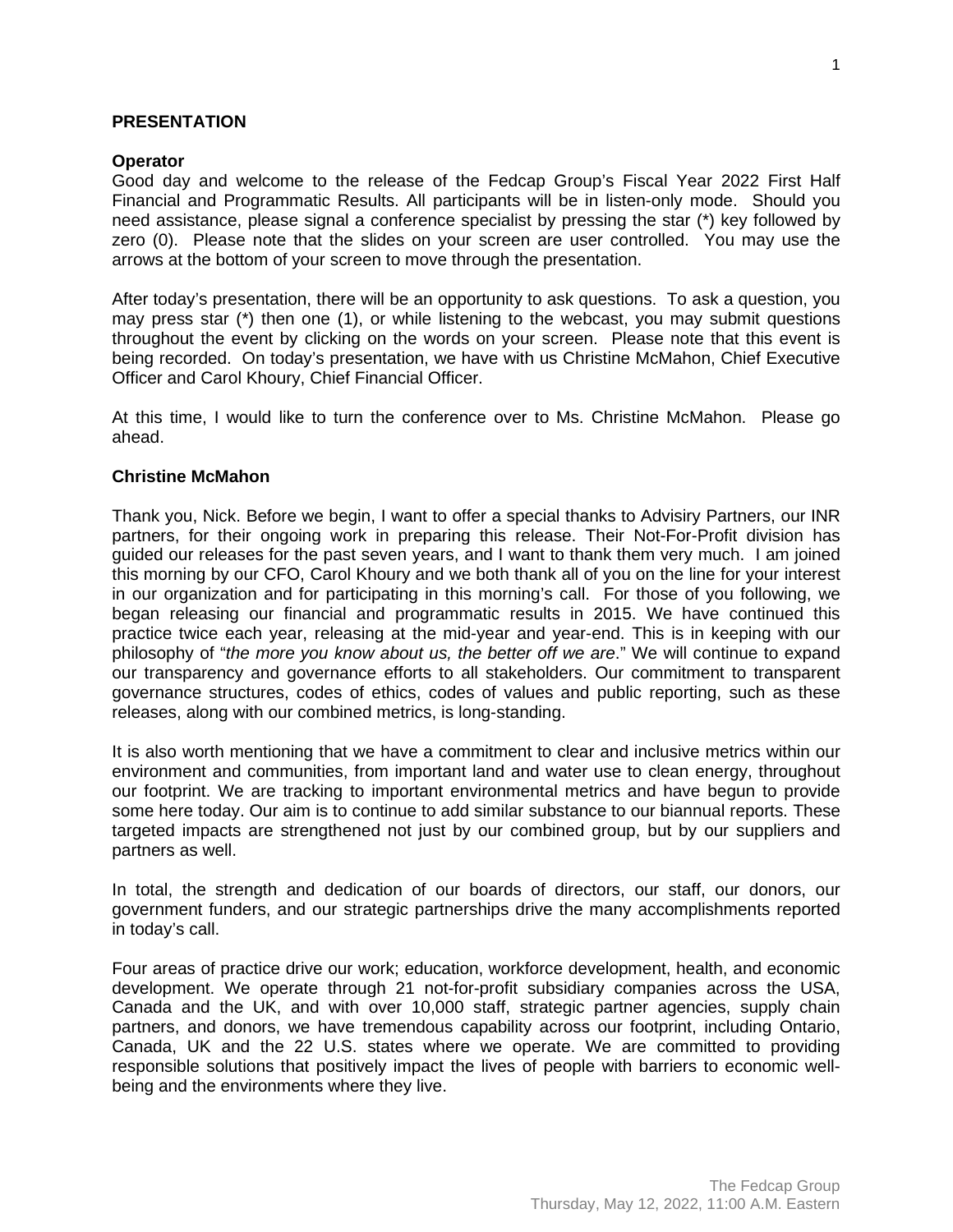On slide two are some key takeaways. Our first half continues with strong operating performance, both within our existing contracts and our ramp-up of new contracts and acquisitions. We served an additional 30,000 people over this period last year, our contract deliverables performance is consistently in the high 90s, and our combined expertise and qualifications along with targeted value-added services in several important areas are very much in line with the needs of our funding agencies and consumers. We have continued to expand our international activities including a very recent expansion in Halton, Ontario which I will cover later in the presentation.

Our technology, both as infrastructure and as a service has kept pace with our growth. We continue to make important investments, and our many strategic partners, including Huron, Oracle and Salesforce, just to name a few, along with our remarkable and dedicated staff, ensure that we are not just keeping up but also driving innovation and good customer experiences across our platform.

On slide three, above-average outcomes are driving growth across 300 contracts, and we continue to replicate and leverage demonstrated successes across an expanded footprint. Thanks to our staff and many top-tier partners, we are achieving over 96% of our performance measures; from the number of students graduating each year to our employment, retention and wage results, we are ensuring economic wellbeing for all those we serve. Our commitment to well-established program models across our platform ensure sustainable outcomes for our clients. We are committed to models of care to advance not only short-term outcomes, but also long-term sustained outcomes, with clear measures of economic well-being, in particular for those who struggle and want a different economic future, but face enormous barriers to education and employment. Our work provides top-tier services, but we also impact the communities and systems that affect those with barriers.

On slide four, you can see that our increased revenue is driven by organic growth and acquisitions. We added over \$48 million in executed contracts the first half. This is a slight increase from the first half of last year where we reported over \$32 million executed contracts. This brings our total contract value to roughly \$1.5 billion across our 300 contracts. Our work for international clients accounted for approximately 30% of first half revenues, which total close to \$175 million. This does not include a strategic win in Canada, which I will reference later and report more fully as part of our year-end results in December. Our pipeline outlook is strong, with over \$427 million of opportunity, of which 68% is new business—a very strong and optimistic outlook for new business development.

Most important is that our pipeline is very much mission aligned. Our focus on services centered on sustained economic well-being and strong environmental focus. Continued growth is expected across our four practice areas, and emerging areas embedded throughout our platform include innovative deployment models of education, green energy and technology training, to name just a few.

On slide five, higher education and training are central to our success. Even nontraditional onramps toward increasing levels of education is essential to those who have had significant and at times structural barriers to education. Planning is well underway for expansion in several key areas alongside a new strategic partner, Paul Smith's College, which we will talk more about during our full year-end results in December. This planning continues to align our work across Apex and Civic Hall. Later this year, we hope to cut ribbon on a new 80,000-square-foot digital training center in New York City with possibilities for replication. This joint effort will also address the reskilling and upskilling of workers who may lose their job due to automation, with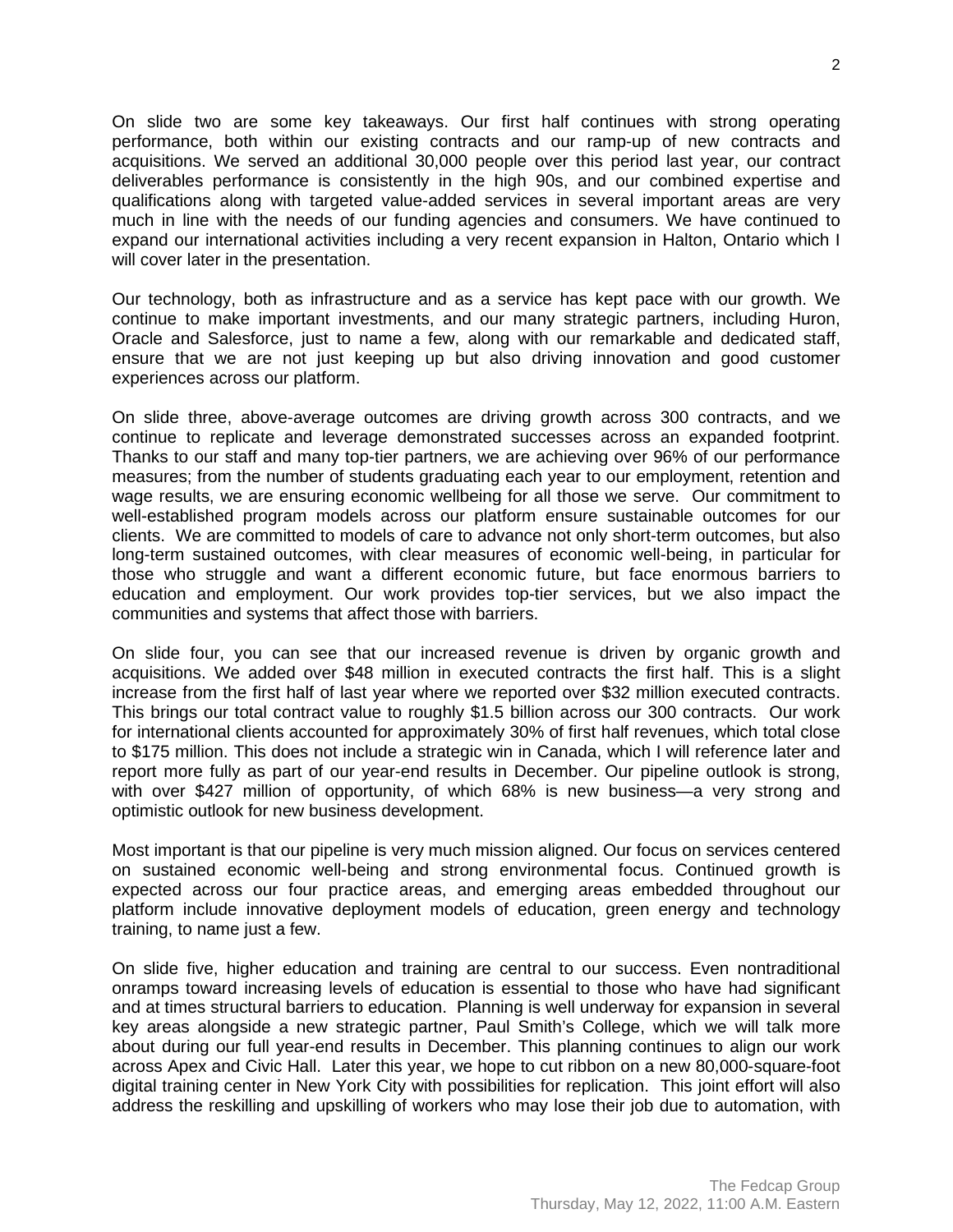355,000 jobs in the New York City tech ecosystem, half of which require high tech skills. We are committed to supplying a trained workforce to meet the demand of our transforming economy and job landscape. Again, with the help of Paul Smith's College, we were able to add a focus on environmental sciences and green energy and a host of innovative deployment strategies designed to affect the long-term wage and wealth outlook for those who have historically been left out. This is an exciting partnership and very exciting work. You will want to follow this evolving partnership over the next six months.

On slide six is a deeper dive into our Single Stop Platform, created by noted economist Michael Weinstein. Since its inception in 2007, Single Stop has served as a springboard for long-term financial stability. This first half Single Stop served over 25,000 people, making over \$88 million in funding available to them. This is slightly higher than what we will be expecting for second half due to the first half tax season.

I think it is quite notable that of the 25,000 served this first half, 10,000 were college students across 50 colleges. This service has helped them meet their basic needs to support staying in school. Expanded functionality and eligibility was added to the Single Stop platform including screening for Pell Grant eligibility. New states were added to the platform. Single Stop has doubled the size of its community resources database with the efforts continuing throughout 2022 and into 2023. We will continue making needed advances within the platform such as closed-loop referrals, API integrations, self-service dashboards, expanded benefits and additional states. This is a highly impactful top-tier service for those individuals it reaches.

On slide seven, just a quick overview on our international growth. We are so proud to be trusted partners and playing our part in supporting governments across UK and in Ontario, Canada to reduce unemployment and make a true difference in the lives of individuals, families and their communities. Our work in Canada and the UK over the last few years continues to expand, again most recently in Canada, which again I will speak about in a few minutes, but without exceptions, this work is a true collaboration of ground-breaking government innovation, a dedicated Fedcap staff and an extraordinary group of community partners, all working together to ensure success, sustainable work and economic well-being.

This first quarter, we are very excited to report that we have also responded to an RFP in Ireland, which focuses on individuals unemployed in the Dublin area. I am hoping to put my Irish passport to good use this coming year. With this opportunity in Ireland, we are partnering with a local Irish partner, Skills Team, an organization with a very strong track record delivering high quality employability and skills services.

In slide eight, I just want to review some metrics in connection with our areas of focus. On slide nine, our workforce practice operates across our entire footprint. It is led by exceptional and talented staff. We placed roughly 10,600 people in jobs this first half. This is a significant increase over this period last year. We have a slight dip in retention in the first half but we project this will smooth out over the second half.

On slide 10, our commitment to higher education is an essential part of our poverty fighting work. The median income of those with no high school diploma is \$22,000 and with only a high school diploma \$41,000, as compared to those with a two or four-year degree who have median incomes over \$76,000. This impact carries over, not only into lifelong wages, but lifelong wealth. By comparison, children in the child welfare system, a group we have talked about many times and is a particular focus of ours, graduate high school at significantly lower levels than the average population, and while 20% go to college, up considerably from a decade ago, it is still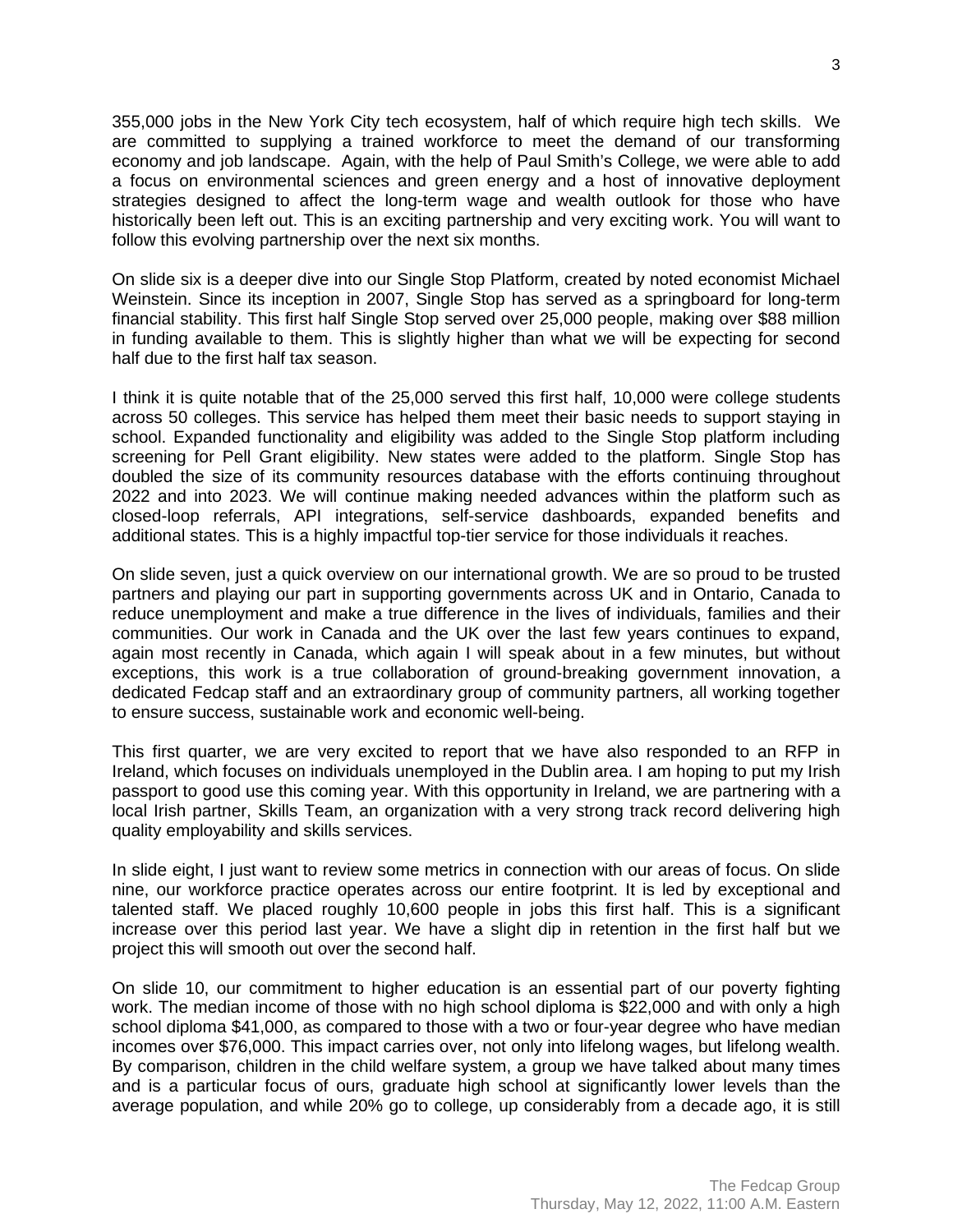far below the average for high school graduates. Only 3% of children in this population are estimated to graduate. Access to high quality education remains a significant barrier to economic well-being for so many.

Graduation rates for our educational practice area remain strong across all our adult educational platforms—over 77% compared to the national average of around 60%. Additionally, we served over 2,000 children ages 0-8, carefully tracking developmental outcomes by state average. We continued to exceed state averages overall by as much as 10%, and 93% of those we served are returning to regular kindergartens, which is well above state averages.

With our high school programs, over 60% of those graduating are advancing to higher levels of education, and the remainder at a 100% rate transitioning to competitive employment. Additionally, we continue to roll out an important parenting education initiative across all of our programs. This work promises to affect generational poverty, as some of our participants and children experience these highly supported areas of our work.

On slide 11, supports aim at an array of important determinants of well-being that are embedded in all our programs. The results are powerful. We served over 3,800 veterans and their families with critical education, employment, housing and basic needs. This is up from last year at this time. Almost 23,000 people with COVID received wellness services from our group. In New York City, our outreach served over 730,000 in communities most impacted by COVID. We are very, very proud of that work. A relatively new and promising initiative is underway to secure savings accounts for each individual walking through our door. In New York City, ReServe reached over 730,000 in communities most impacted by COVID. We're very proud of that work.

On slide 12, economic development, we are thrilled to report that we added over 158 jobs, up from 140 added jobs in the same period last year. This unit has created almost 1,800 jobs in total with an average wage over \$40,000. We work with a committed and reliable supply chain, and we continue to expand our reach. This year, we have successfully added a strong focus on building a green energy workforce.

On slide 14, a few more details on our international work. We are delighted to be a trusted partner with Department of Work and Pensions (DWP) and with the Scottish Government along with a remarkable group of community-based providers. In England, we have implemented the DWP's flagship Restart Scheme, serving those people who have become long-term unemployed.

Fedcap is currently top of the DWP league table in March for achieving sustainable outcomes for our customers. We are also number one in the DWP league table for job starts over this past quarter. We are very, very proud. I do want to say we could not achieve these numbers without our delivery partners, Palladium, Get Set, Whitehead-Ross, Portsmouth City Council and others. Our UK team is sophisticated and hardworking, and we look forward to continued growth in partnership with the government to reduce unemployment across England and Scotland, making a difference in the lives of individuals, families and their communities.

On slide 15, we continue to excel in the deployment of our service systems manager contracts supporting approximately 7,000 people in the region of Ontario. We are fully operational and leading in most areas of focus. We placed 2,800 people in jobs this first half with wages averaging well above \$18/hour and retention rates are holding at 89% for 30-day placements. This work too is in partnership with the government, The Ministry of Labor, Training and Skills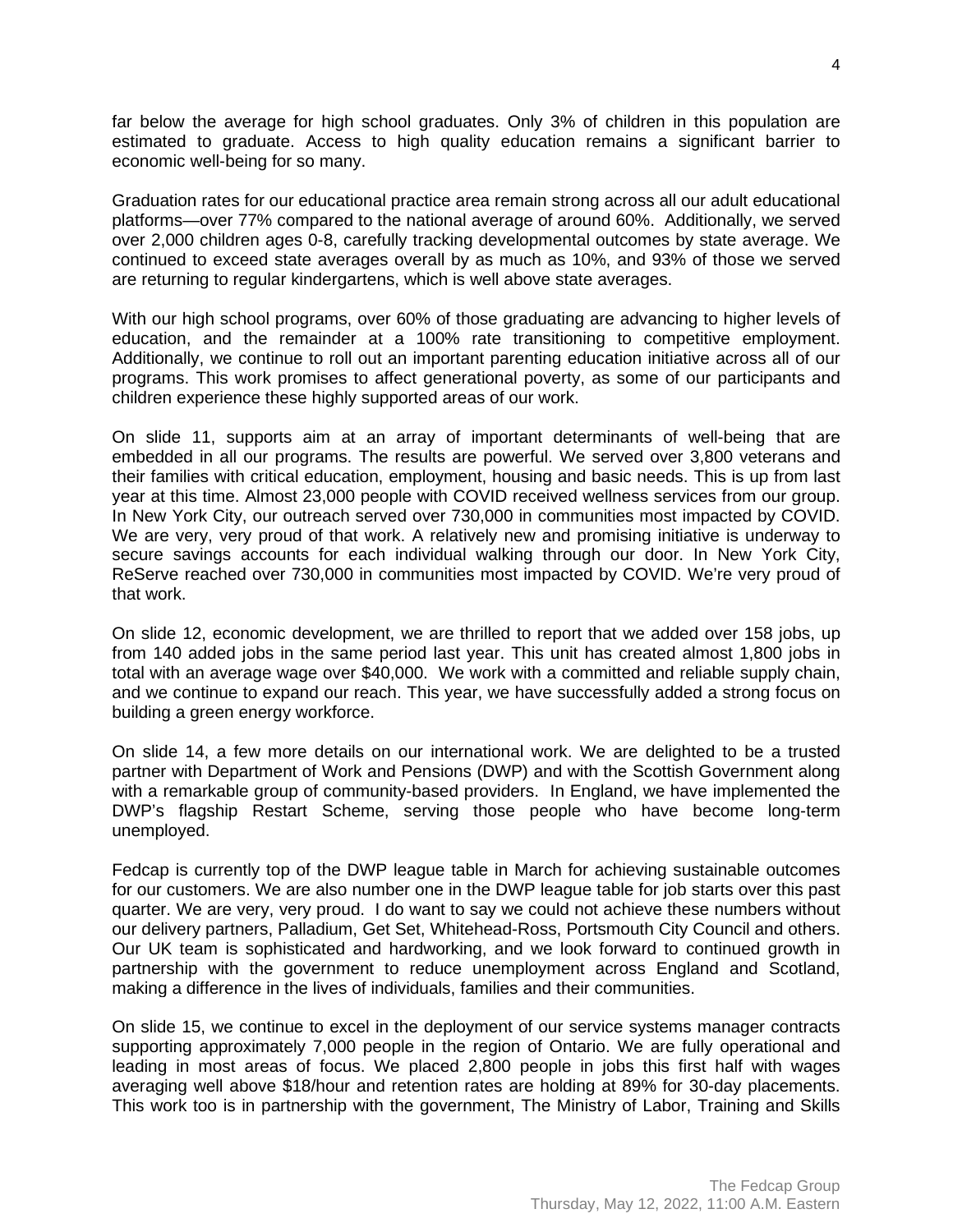Development, along with the Ministry of Children and a brilliant network of community and social service agencies who provide transformative leadership in the employment services arena. This combined network is a most impressive group. We achieved a very good engagement volume this first half, but even more importantly, we exceeded volumes for most every inclusion group including indigenous people and persons with disabilities. We continue to exceed the contract expectations in each area. I am pleased to announce an award in Halton, Ontario. This win is a \$12.8 million annual contract serving over 55,000 for a total contract value of \$38 million. This borders the Hamilton-Niagara catchment area on the northeast side. This work in Ontario is driven by a remarkable and collaborative group of community providers, and the model is sure to have lasting impacts.

I would now like to turn the presentation over to Carol Khoury, our CFO, who will review some additional financial metrics. Carol?

## **Carol Khoury**

Thanks, Chris. Good morning, everyone and thanks for joining. Please turn to slide 17. We are pleased to report on the Fedcap Group's strong financial results for the first six months of FY 2022 ending March 31, 2022. The gross revenues for the period were \$174.9 million and 14.4% greater than the same period in FY 2021.The Fedcap Group's interim revenues quarterto-year-to-date have grown in average of 7.3% annually since FY 2018 in a manner that is both diversified and primarily organic. The mix of revenues and period growth reflects our commitment to use the best available technology and fully utilize our infrastructure to maximize our reach to more individuals in need. Our continued investment in new and advanced programs across an ever expanding domestic and international footprint will ensure our ability to reach and improve the lives of more individuals with maximum sustainability.

On slide 18, we take a look at Fedcap's March 31, 2022, balance sheet, which shows an across the board improvement in all related metrics including liquidity, leverage and net assets. This was achieved with continued growth in operations and profitability as well as the forgiveness of federally funded payroll protection loans incurred in FY 2022. Liquidity in the form of cash and marketable securities reached \$50.2 million, an historic high for The Fedcap Group. It represents a \$16.5 million increase from the prior period. Fedcap's March 31, 2022, leverage defined as total liabilities to total net assets was 2.56:1. This is an improvement from the same period in FY 2021 that ended with leverage of 2.79:1. We believe our improved liquidity and leverage will allow for additional strategic capital investments as well as infrastructure development that will cycle into continued operating success.

Slide 19 provides a quick overview of the remaining operating and balance sheet metrics that collectively represent our overall financial condition. Our sustainability is measured in our operating margins, and we achieved an operating margin of approximately 1% for the first six months of FY 2022. Our operating efficiencies are measured by our personnel costs and program expense ratios, and we achieved ratios of 52% and 88% respectively. This represents an improvement from the same period last year and used the best practices to manage costs and expenses without sacrificing service and client outcomes. Our balance sheet metrics for the period ending March 31, 2022, demonstrates our ability to operate with sufficient liquidity evidenced by average DSOs of 59 days and healthy current ratio of 2.2:1. Our cash available for debt service for the first six months of FY 2022 is 2.29 times greater than the contracted amount of debt service payments.

Please turn to slide 20. We end our financial presentation with a look at the evolution of our mix of program revenues over a 12-year period from FY 2010 through to our projected revenues for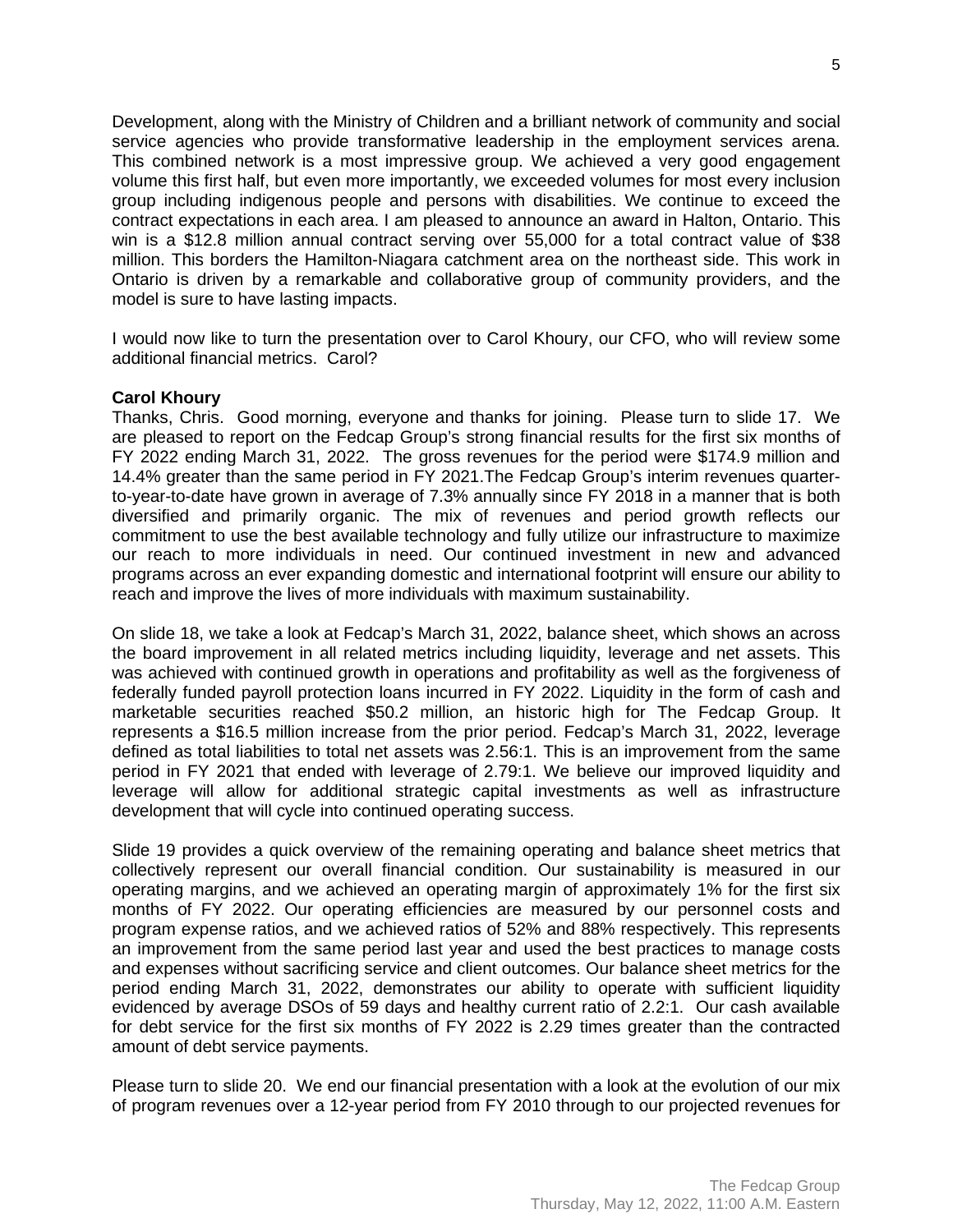FY 2022. In FY 2020, economic development revenues were \$65.1 million or 93% of total operating revenues. They are projected to be 31% for FY 2022 and total operating revenues however will be \$117.8 million. The addition of workforce development and education programs during this period not only reduced the risk of concentrated revenues but also improved Fedcap's reputation as a social services provider and innovator.

In summary, our fiscal year 2022, six months interim operating performance and measurably strong financial position gives us the ability to take advantage of future growth opportunities as we expand and continue to diversify our services to provide a pathway to independence for those we serve.

I will turn it back to Chris.

# **Christine McMahon**

Thank you, Carol, and as Carol's report details, we are focused on our sustained financial health, continuation of innovation and measured impact. Projects to address the enormous workforce training and education and support needs over the next few years are underway. We are poised to deploy new education, training and workforce models along with public health services and supports in response to the long-term consequences of this post-COVID crisis era, but also address the issues facing those who have had long-term and structural barriers to economic well-being, education and good quality jobs. We shall continue to leverage qualifications and capabilities across the whole spectrum of our shared practice to ensure that we are good citizens of our planet. We will continue to maintain a large and involved stakeholder community and most notably continue to attract extraordinary leaders, board members, senior management as well as significant staff strength and expertise throughout the organization.

On slide 23, as you can see, we are very optimistic about our future, we are well positioned to deploy and scale, delivering effective and cost-effective solutions. Our platform is built precisely to address the emerging needs anticipated over this post-COVID period. Leaders across our practices, workforce development, education, health, and economic development, are all supported by a highly effective corporate services division and strong and reliable supply chain. We benefit from key strategic community partners, and we are all focused on one thing, sustained economic well-being. Our organization-wide commitment to sustainability, remaining relevant through resource innovation and measured impact, is solidly embedded in our culture.

We will now turn it back over to the monitor for questions.

# **QUESTIONS AND ANSWERS**

## **Operator**

Thank you. We will now begin the question-and-answer session. If you would like to ask a question, you may press star (\*) then one (1) on your touchtone phone. If you are using a speakerphone, please pick up your handset before pressing the keys. To withdraw your question please press star (\*) and then two (2). At this time, we will pause momentarily to assemble the roster.

First question comes from Tony St. Leger, USI Insurance Services LLC. Please go ahead.

**Tony St. Leger**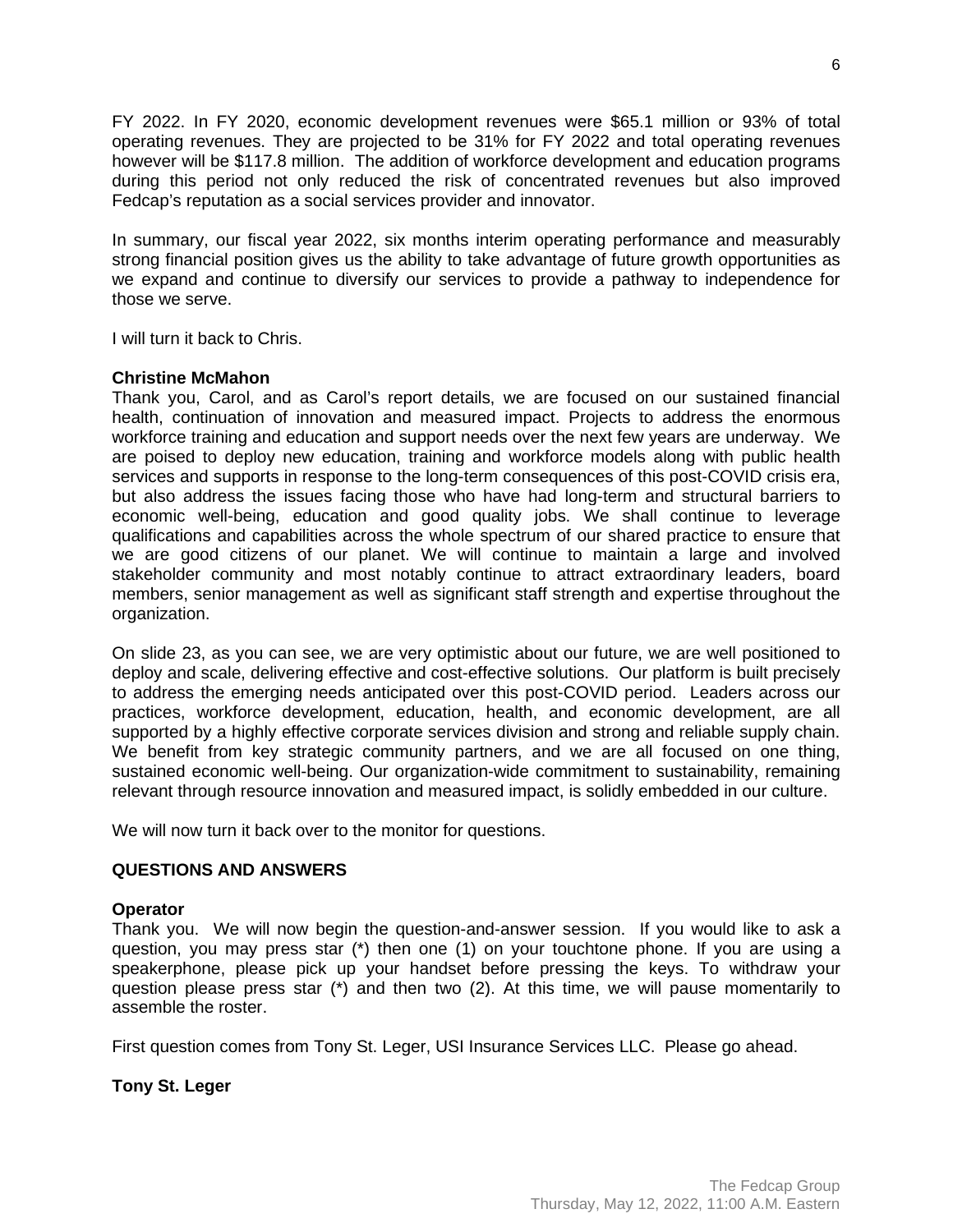Thank you and good morning, Christine and Carol. What a great report! The work you guys are doing is fabulous and the results are just outstanding. Congratulations and continued successes to Fedcap. My question is, what challenges do you anticipate keeping up with the emerging needs in the communities that you serve?

## **Christine McMahon**

Charlie thanks. We think a lot about emerging needs, and I would say there are two areas of focus for us in this regard. One; I believe a continued challenge is for capital. We have got to be positioned financially. I think Carol and her team, and our entire leadership team is focused on true financial sustainability, and we expect continued headwinds to access capital and investments. We are hoping to secure the attention of donor invested capital, those interested in helping us achieve our goals, but that certainly is going to be a significant challenge, and of course the front window risk management is front and center for us. We are looking out into the future, short term, near term, long term and I think this post-COVID environment has definitely created a lot more unknowns than known typically where we are balanced in what we know and what we don't know, but I think this post-COVID environment has kicked up a notch in identifying, the level and percentage of unknowns that we need to be looking out for. The good news is our staff is exceptional in terms of that front window analysis, and in being able to pivot rapidly to meet those needs in the community.

Thanks for the question, Tony.

# **Operator**

Thank you. Again, if you have a question, please press star (\*) then one (1).

Next question comes from Joanna Schaffer of Marsh. Please go ahead.

## **Joanna Schaffer**

Thank you so much. Good morning, Christine and Carol. Great job and I almost fell off my chair when you said you have a billion dollars in contracts, congratulations. You have a very high win rate in re-competes at 99%. Is this competitive? In this competitive marketplace, what do you attribute this high rate to?

# **Carol Khoury**

So, I will take that Chris because it gives me an opportunity to talk about our staff. I would say our high re-compete success rate is directly related to the quality of our staff and delivery partners. They are innovative and dedicated, and hold themselves accountable to their own toptier metrics in the delivery of services. We are constantly looking for the best technology and in the final analysis, our reputation for highly effective and efficient performance counts for something. We rely on interactions with customers and the data that comes out of that to teach us about customer experience and as we learn from this data, we refine our practices so that we can continuously improve. We have a contract deliverable rate as Chris said of 96% and I believe our funders recognize this and appreciate that we go over and above to ensure the best outcomes for those we serve.

## **Joanna Schaffer**

Thank you, that is fantastic.

## **Operator**

Thank you. Next question will come from Ana Arnal of Oracle. Please go ahead.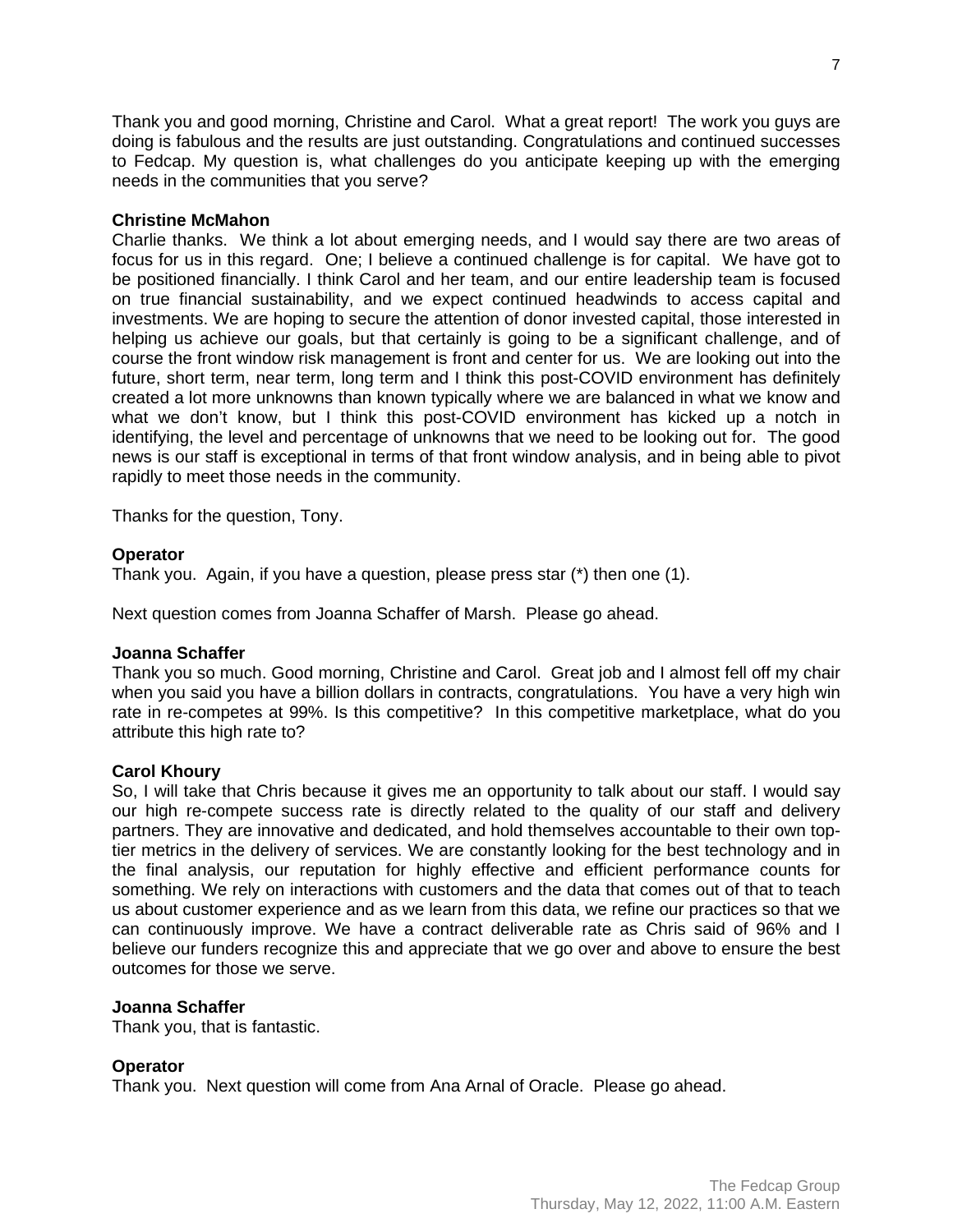#### **Ana Arnal**

Congratulations, incredible results, I mean, Fedcap has a crystal-clear understanding of equity and impact, so I am super happy about seeing how Fedcap continues to deliver incredible results. My question is around customer-centric, according to *Forbes* and *Harvard Business Review*, having a customer-centric company is a new competitive battleground. How are you leveraging technology to understand the customer experience and ensuring that the Fedcap Group is customer-centric?

#### **Christine McMahon**

Thanks Ana. As you know, and as I have mentioned many times during this report, first and foremost our technology partners are second to none. These partners that I mentioned, Oracle, Salesforce and our implementation partners Huron, these are top-tier innovators in the area of customer-centric technology and so of course that plays a big role in our capability to compete in these areas. I would also say that there is a staff touchpoint for this customer experience and staff from across our footprint, every door you open, independent of what country or what project we are running, our staff and partner agencies are dedicating themselves to a great customer experience. It is palpable when you walk through our doors. It is really led by an amazing group of leaders across our platform that drive customer focused aspirational results for each and every person who walks through our door independent of what their situation is.

Finally, the third area, in addition to technology supporting our infrastructure, a real focus for us over the past 3-4 years has been delivering technology as a service. I mentioned Single Stop. That's one of several products we have designed to assist individuals achieve economic wellbeing. Single Stop is our flagship example. An enormous amount of energy and intellect is put into making sure that customer experience is solid from the moment they sign on to the last effort and perhaps even following up after the fact. I would say that the area in which we have the most work to do is to establish systems for individuals that we have touched to keep in touch with us over many years to follow. So that is an area where I would see additional focus in the coming years. That is very important for us.

Thanks, Ana, for the question.

## **Ana Arnal**

Thank you very much. That's amazing to hear. Thank you.

#### **Operator**

Thank you and our next question comes from Andrea Kantor, Webster Bank. Please go ahead.

#### **Andrea Kantor**

Thank you and congratulations Christine and Carol, great results and even more importantly great impact. I am always intrigued by the ways that Single Stop helps to draw down government resources and I am wondering if you plan to expand Single Stop nationally, and if so how you plan to do that?

#### **Christine McMahon**

Thanks Andrea. As you can imagine Single Stop is an amazing poverty fighting tool. It has longstanding results since 2007 and this will continue for the foreseeable future. It is a game changing piece of technology that can be deployed just about anywhere. I mentioned earlier in the presentation, we are quite certain that an expansion in college and university environments should continue. It has been incredibly effective in increasing persistence rates along the continuum of education. I would like to see Single Stop across all areas of education, from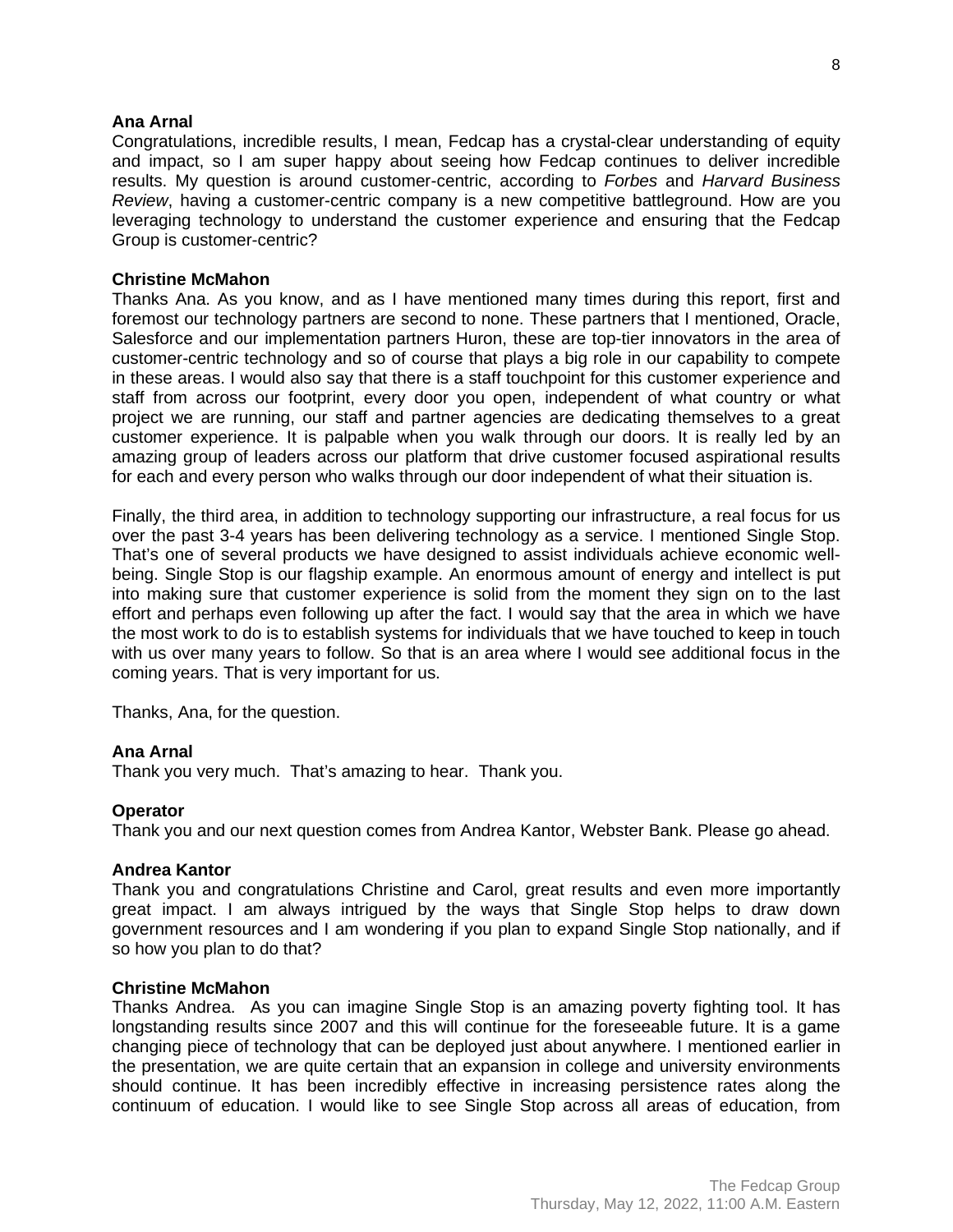preschools to Head Start programs, throughout the educational arena where individuals are struggling financially, because we know this affects the education success that ties directly into long term economic wellbeing. So certainly, we expect to see Single Stop expanded throughout the education platform. In addition, we hope to see Single Stop kiosks in public locations such as pharmacies, banks, and grocery stores. That's the vision--expanding both the Single Stop technology itself and the locations where it can be accessed by individuals. It is a very powerful and innovative piece of software. The Single Stop development team is extraordinary and innovative and I would say watch carefully as this will take off over the next 12-24 months.

## **Andrea Kantor**

Thank you. Looking forward to hearing that.

# **Operator**

Thank you. Next question will come from Scott Zelinski, Huron Consulting. Please go ahead.

# **Scott Zelinski**

Thank you. Hi Christine and Carol. I will echo the other comments about amazing, amazing success for you guys, and I will say especially in the environment we have had for the last couple of years, which leads to my question. Given the great resignation that certainly we are all feeling, and every industry is feeling, are you as The Fedcap Group having difficulty recruiting or retaining quality staff and if so, how are you addressing it?

# **Christine McMahon**

Thanks Scott. I don't think you can open a paper or listen to the news anymore without hearing about the great resignation, and we are no exception. I would say that in my career, the ability to recruit has never been this difficult. We continue to push innovative ideas out there around attracting high-quality staff. Because our work is so fulfilling and rewarding, I think it gives us a slight upper hand. Our teams are out there advancing services and products that truly change the life trajectories of individuals in need, and I think that is one of the best recruitment and retention tools we have. Our leadership is extraordinary and mission-aligned, and so once we recruit them we are able to keep them. But certainly you are right, recruitment and retention are very difficult, and I think we may see this for the next half as well. Obviously, recruiting and retaining staff for us is essential. I might also add that in areas where we acquired organizations, some of our most innovative staff we have come with these organizations. We aim to keep all the staff that we have, and continue to allow them to grow and achieve great things in their careers. That's the secret to retention in my mind.

## **Operator**

Thank you. At this time, we have no further questions. So this will conclude our question-andanswer session. Now I would like to turn the call back over to Christine McMahon for closing remarks. Please go ahead.

## **CONCLUSION**

## **Christine McMahon**

Thank you. On slide 25 are some closing thoughts. The public health crisis certainly took all our attention for the past three years. We were lucky to have a solid business continuity plan which anticipated both this post-crisis period and the long term. I want to also say on behalf of our group, how grateful I am to our board members, donors, funders, a highly effective supply chain and of course our staff, all of whom pivot regularly to meet whatever challenges emerge. In closing, Fedcap is grounded in a belief that a sense of purpose, well-being and dignity for all